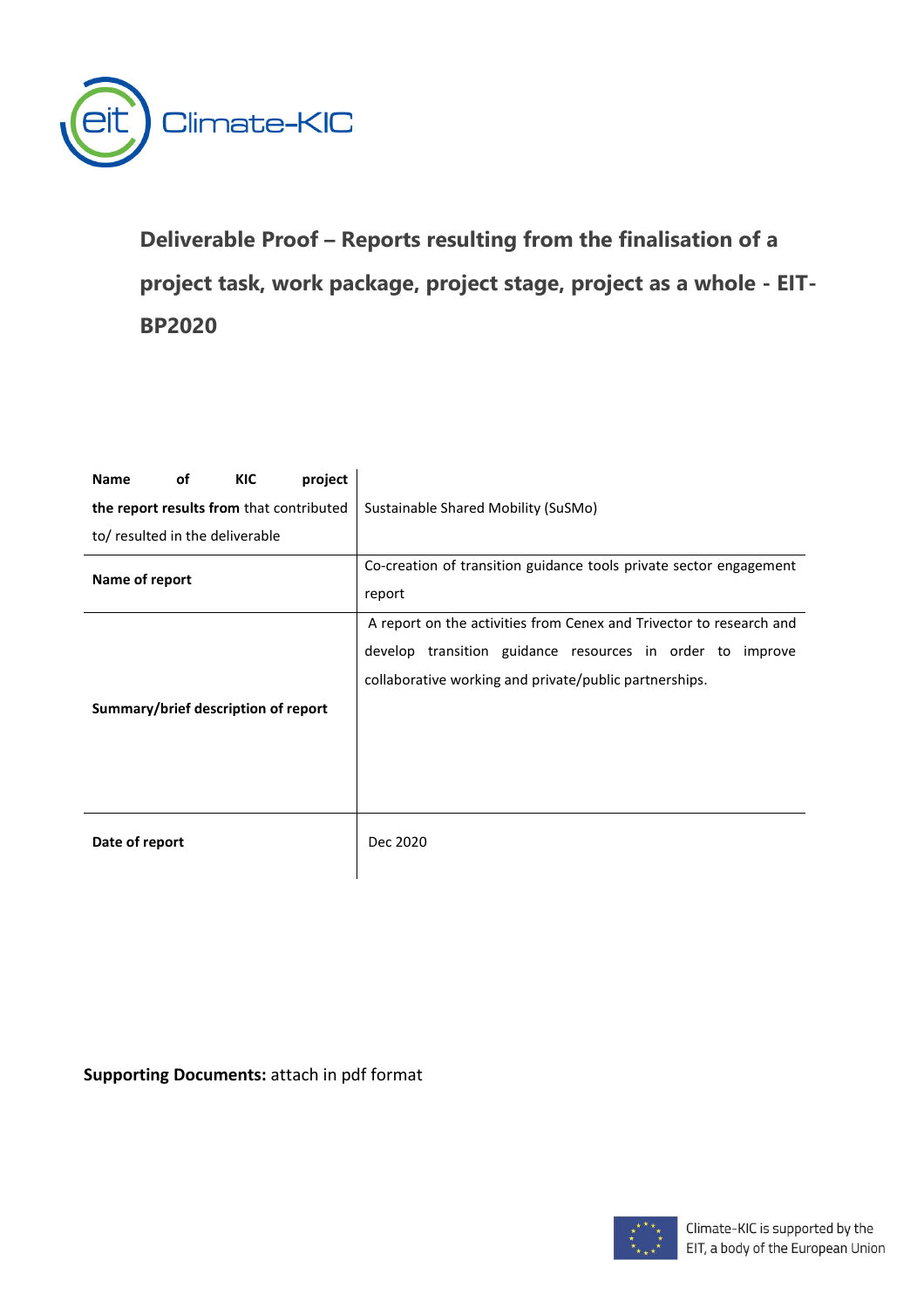



Climate-KIC is supported by the EIT, a body of the European Union



| Deliverable Proof - Reports resulting from the finalisation of a project task, work package, project stage, project as a |                                                                           |  |
|--------------------------------------------------------------------------------------------------------------------------|---------------------------------------------------------------------------|--|
| $\mathbf{1}$ .                                                                                                           |                                                                           |  |
| 2.                                                                                                                       |                                                                           |  |
| 3.                                                                                                                       |                                                                           |  |
|                                                                                                                          |                                                                           |  |
|                                                                                                                          |                                                                           |  |
|                                                                                                                          |                                                                           |  |
|                                                                                                                          |                                                                           |  |
| 4.                                                                                                                       | <b>Collaborative working private/public - car sharing in Stockholm</b> 13 |  |

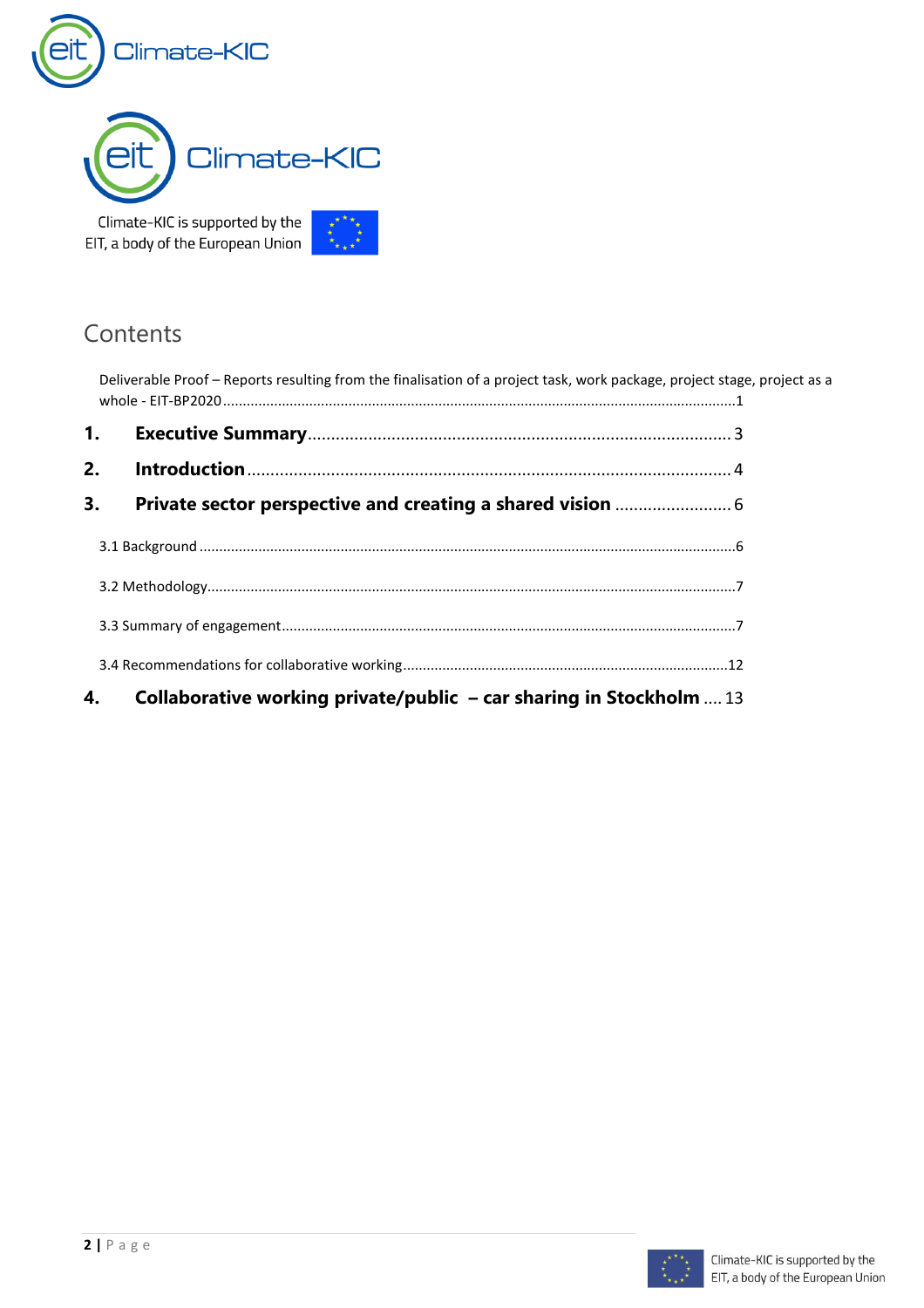

# <span id="page-2-0"></span>**1. Executive Summary**

Shared sustainable mobility has the potential to support the decarbonisation of the transport system. As part of the SuSMo project we are developing guidance and training materials that will support change agents in making the shift towards shared sustainable mobility. Research identified the following areas for further work:

- Behaviour change how to make car usage less attractive.
- Collaboration between the private and public sectors.
- Policy regulation and procurement development of strategic policy platforms.
- Using data to understand the social and environmental impacts.

A challenge was identified that in order to improve private sector engagement and collaboration there was a need to bring different actors together and explore a shared vision. To do this the project partners needed a deeper understanding of what the key elements in partnership are working are. In order to address this the project team undertook stakeholder engagement with private sector shared mobility operators and looked at outputs from previous research with municipalities.

Key factors in good partnership working identified from this research were:

- **1. Financial viability of the tender and/or funding support. Easy to navigate procurement processes with realistic timings.**
- **2. Enthusiasm (from the municipal authority) and good knowledge of shared mobility.**
- **3. Evidence-based and comprehensive strategic thinking and policies.**
- 4. **Clear rules and regulations in place at a local level.**

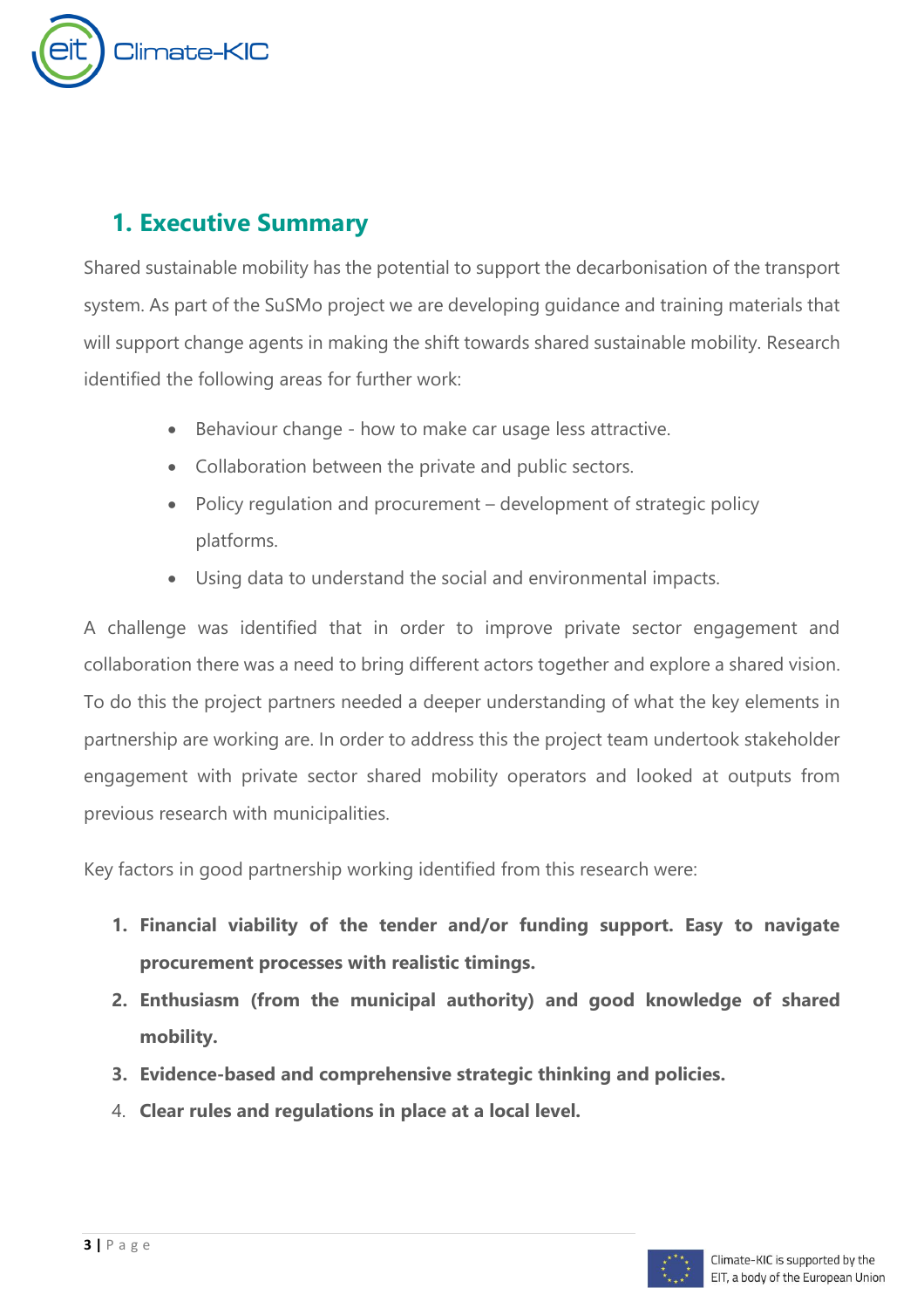

This report outlines a series of recommendations for shared mobility collaboration in order to deliver better, decarbonised and user centric services. Cities and operators should work to develop:

- **A sustainable transport vision for the city**
- **Procurement that works for both parties**

<span id="page-3-0"></span>TRIVECTOR - STOCKHOLM

# **2. Introduction**

The SuSMo Project (Sustainable Shared Mobility) aims to catalyse systemic change by instigating behaviour change, enabling connections and collaborations, and removing barriers through policy change. SuSMo brings together leading European municipalities with experts in the transport sector to provide decision-makers with tools and knowledge to maximise the benefits and mitigate the negative impacts of shared mobility modes. Funded by the Climate KIC (knowledge innovation community) it is catalysing system innovation in three main areas: behaviour change and building capacity, enabling connections, collaborations, and removing barriers through policy change and advocacy. SuSMo was launched in 2019 and has worked with city representatives and private sector shared mobility providers to establish the key needs and priorities for the effective deployment of sustainable shared mobility.

Research has identified the following areas for further work:

- Behaviour change how to make car usage less attractive.
- Collaboration between the private and public sectors.
- Policy regulation and procurement development of strategic policy platforms.
- Using data to understand the social and environmental impacts.

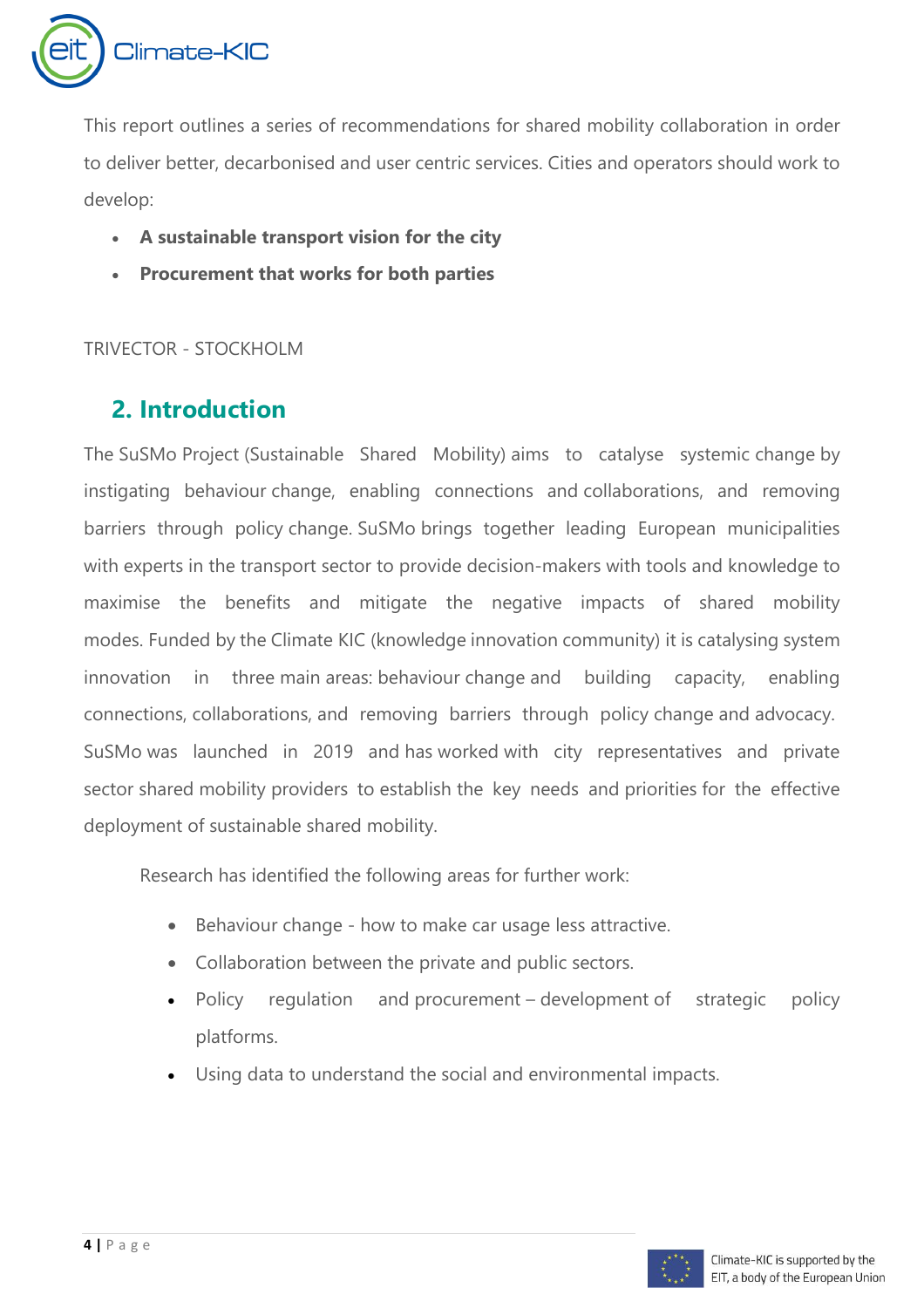



*Figure 1 Theory of change - Private Sector*

The SuSMo project is working with public and private sector representative to gain an understanding of different use cases helping to align goals and vision, to bring a change of perspective for those within the shared mobility system and help to manage expectations of the public and private sector. Ultimately this will enable the conditions for shared mobility to be well integrated into the transport system and result in decarbonisation.

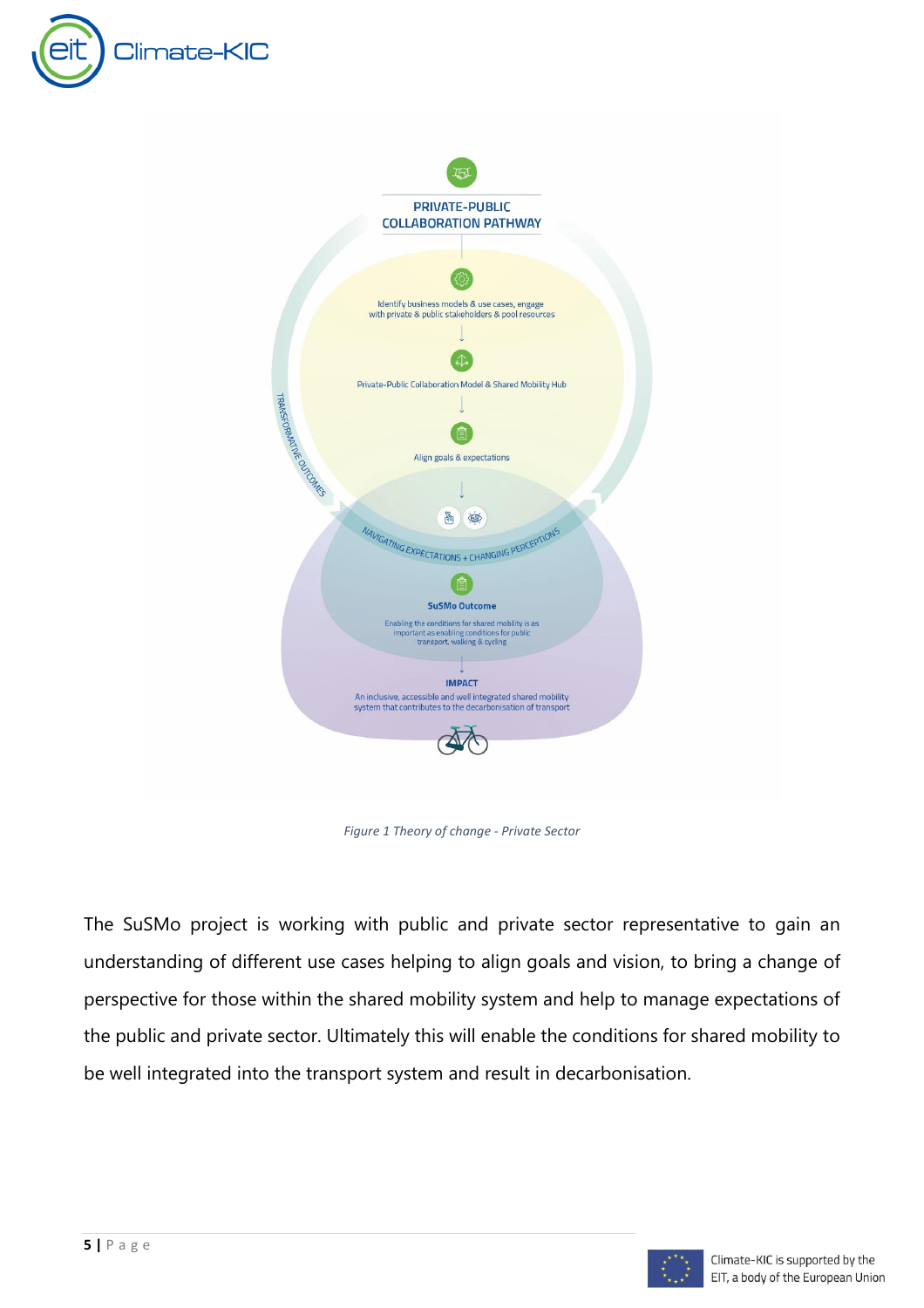

# <span id="page-5-0"></span>**3. Private sector perspective and creating a shared vision**

## <span id="page-5-1"></span>**3.1 Background**

The expansion of shared mobility modes has resulted in a growth in the industry of new and agile companies. These new mobility operators are quick to innovate and can deliver low carbon transport solutions. However, many of the incumbent processes for transport delivery are not well suited to the new system of multiple modes and providers.

Consultation with the SuSMo cities and outputs from our 2019 workshop on challenges and needs for shared mobility identified a desire from cities to make partnership working smoother, with all those involved having aligned goals and a shared vision. Collaboration between all sectors is key for successful shared mobility to flourish. For this element of the SuSMo project Cenex has been exploring the challenges and opportunities in partnership working between the private and public sectors. Taking key insights from shared mobility operators on how policy, regulation and procurement processes in cities can help or hinder the expansion of shared mobility modes.



*Figure 2 Outputs from workshop 1: Challenges and needs*

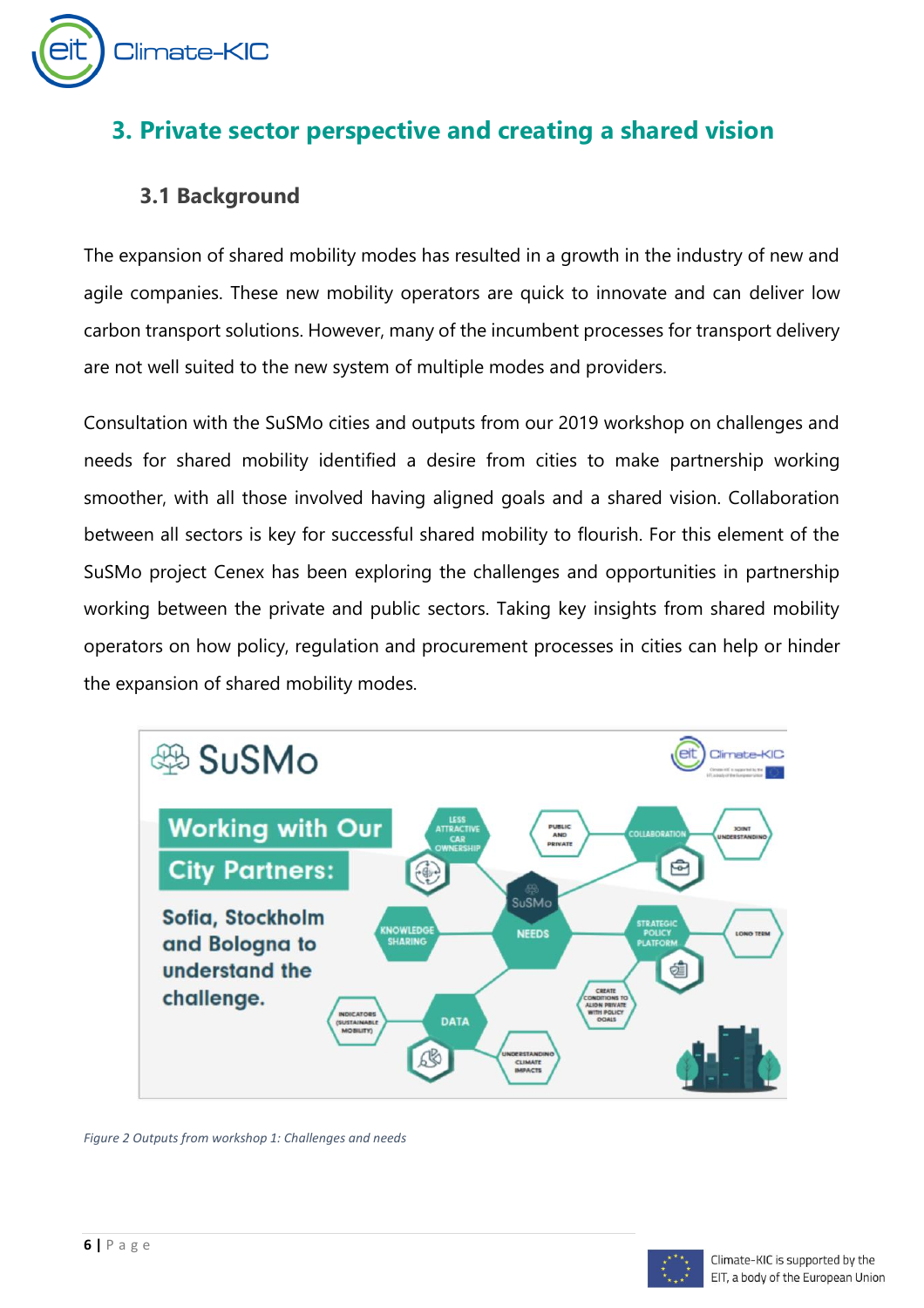

## <span id="page-6-0"></span>**3.2 Methodology**

In order to gain insight into the private sector perspective on collaborative working we undertook semi-structured telephone interviews (copy of questions in Appendix A) with a variety of private sector operators, including car clubs/sharing, eScooter providers and moped providers. The purpose of the interviews was to:

- Learn about successful and unsuccessful examples of partnership working in order to understand the key factors that impact partnership working
- Gather information on the expectations for data requirements and sharing for operators.

We also distributed an online questionnaire to a wide range of shared mobility operators to gain further insight into factors that impact partnership working (see Appendix B).

It was important that all private sector operators that took part felt free to share their experiences without feeling that it could jeopardise any relationships with municipalities. Therefore, findings are kept anonymous and the full scripts are not shared in this report.

# <span id="page-6-1"></span>**3.3 Summary of engagement**

Taking the input from the interviews along with the feedback in the questionnaires we have summarised the key factors which facilitate good collaborative working and the implementation of sustainable, user centric shared mobility services. We have identified where possible some examples to learn from and possible routes to removing barriers and improving partnership development.

## **Financial viability of the tender and/or funding support. Easy to navigate procurement with realistic timings**

Operators appreciate that the pace that the public sector moves at is different from the private sector. Both public and private sector concur that the decision-making process can be lengthy, partly due to the need for checks and balances to be in place to ensure the proper use of public funding. The length of time it takes from initial conversation to deployment can

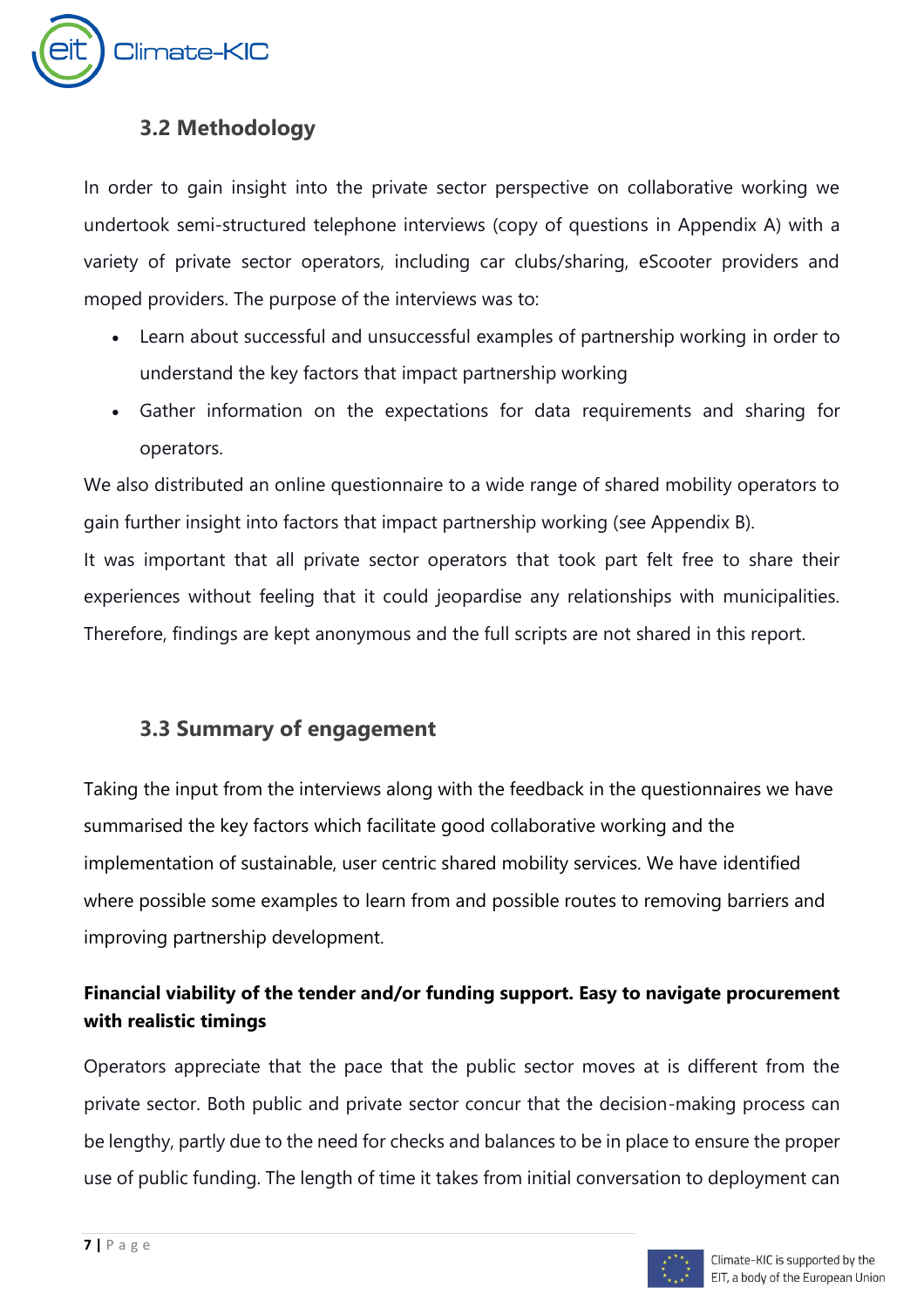

be quite difficult for operators to manage. It would be beneficial to both parties to start the discussion with confirmation of the processes and realistic timescales; this would help to manage expectations and allow the operator to plan future developments in line with the cities.

Cenex's report earlier in the year on eScooters recommended that municipalities take an active role in shared mobility provision. Without appropriate regulation eScooters have the potential to cause disruption to the transport network. The procurement of shared mobility service is a strong tool to allow cities to maximise benefits. However, a balance is needed to ensure that the tender process is not over-complicated and too restrictive. Some areas have this right, with light touch tender documents or memorandums of understanding. A good example is in Sofia, Bulgaria – the memorandum of understanding that allows eScooter companies to operate is concise and clearly states requirements placed upon the operator to comply with. Private operators report that are in some cases the restrictions and requirements make it very difficult for them to submit a viable application. Some examples are the requirement for a specific number of vehicles at certain locations, this is unhelpful and places a heavy burden on the operator to comply with. Others include stipulations on the provision of service in specific areas, often to address transport poverty or access to education and employment. All the providers are keen to work with municipalities to provide services that fit the need. They often feel, however, that they are being asked to shoulder some of the socioeconomic burdens of the city with very little support. Cities should seek to discuss proposals for the tender with industry representatives before launch to check that all operational requirements are sensible, and it is recommended that where municipalities want to guarantee a level of service beyond what may be profitable, they explore how they can support this. This could be via financial subsidies, commitment to provide communications support, or enforcement.

Local context is important for delivering transport. However, operators are keen to see the development of some universally applicable frameworks that can aid the procurement process. Cities should seek to learn from others and share examples of tender documents/procurement that have worked well for both parties. A good case study of this is

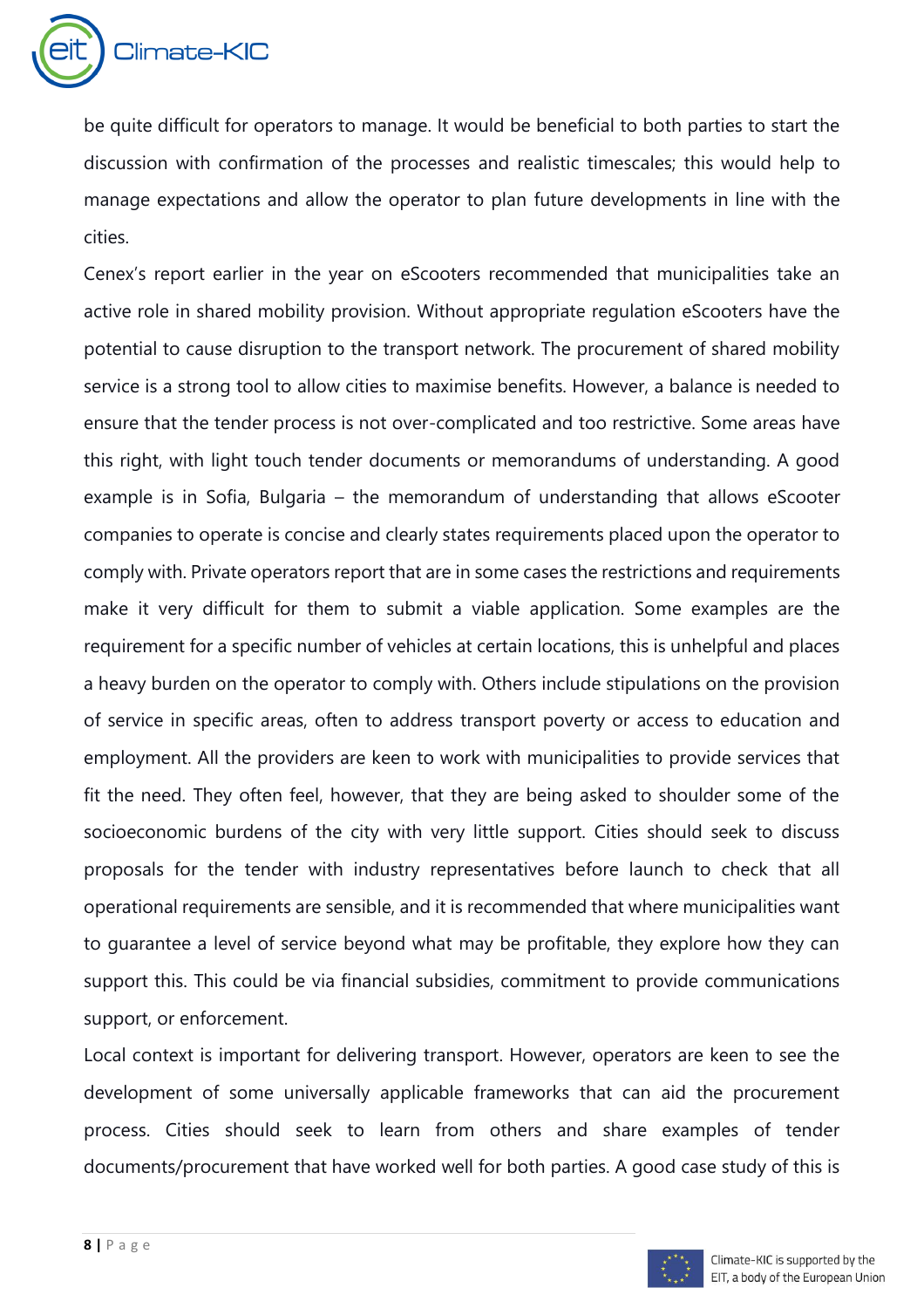

in London – with 32 boroughs having different procurement mechanisms for car clubs, navigating this has been very difficult for the provider. However, by sharing an example of best practice between boroughs, they have been able to simplify approaches, and London Councils is now working on a unified tender specification for car clubs.

Shared mobility is a fast-moving area with innovations coming to the market all the time. Therefore, it is important to consider future trends and provide flexibility to accommodate these within the tender process. In the SuSMo project, previous engagement with municipalities discussed the danger of getting lost in the 'next new thing' was discussed. A balance is needed that includes adaptability but does not lose focus on current operations.

SuSMo – As part of the SuSMo project AESS are producing a shared mobility procurement framework, aimed at helping cities to navigate the process of tendering for shared mobility services. This will be available for cities in 2021. Cenex has also produced a set of shared mobility roadmaps that can aid cities to understand where technology is going and how the sector is developing. More information on this can be found at www.cenex.co.uk.

#### **Enthusiasm (from the authority) and good knowledge on shared mobility.**

Many cities and municipalities are announcing ambitious goals and programmes to reduce carbon emissions and the pace of change in transportation is fast. We are seeing an increasing awareness of shared mobility services and a desire to understand how these services can be implemented within a different local context. There does seem to be in some municipalities a knowledge gap, as officers and those at a higher level do not appreciate the intrinsically collaborative nature of shared mobility. Operators reported that their engagement process with cities often starts with an explanation of shared mobility and that these new modes should not be viewed as competing with mass and public transport. All evidence demonstrates that an integrated multi-modal transport system supports an increased used in all sustainable transport.

Municipalities must be responsible for creating low carbon transport systems that are desirable and people want. They can do this by setting the tone for their ambitions as a city, create an identity low carbon lifestyle for citizens. Shared mobility providers cannot convince

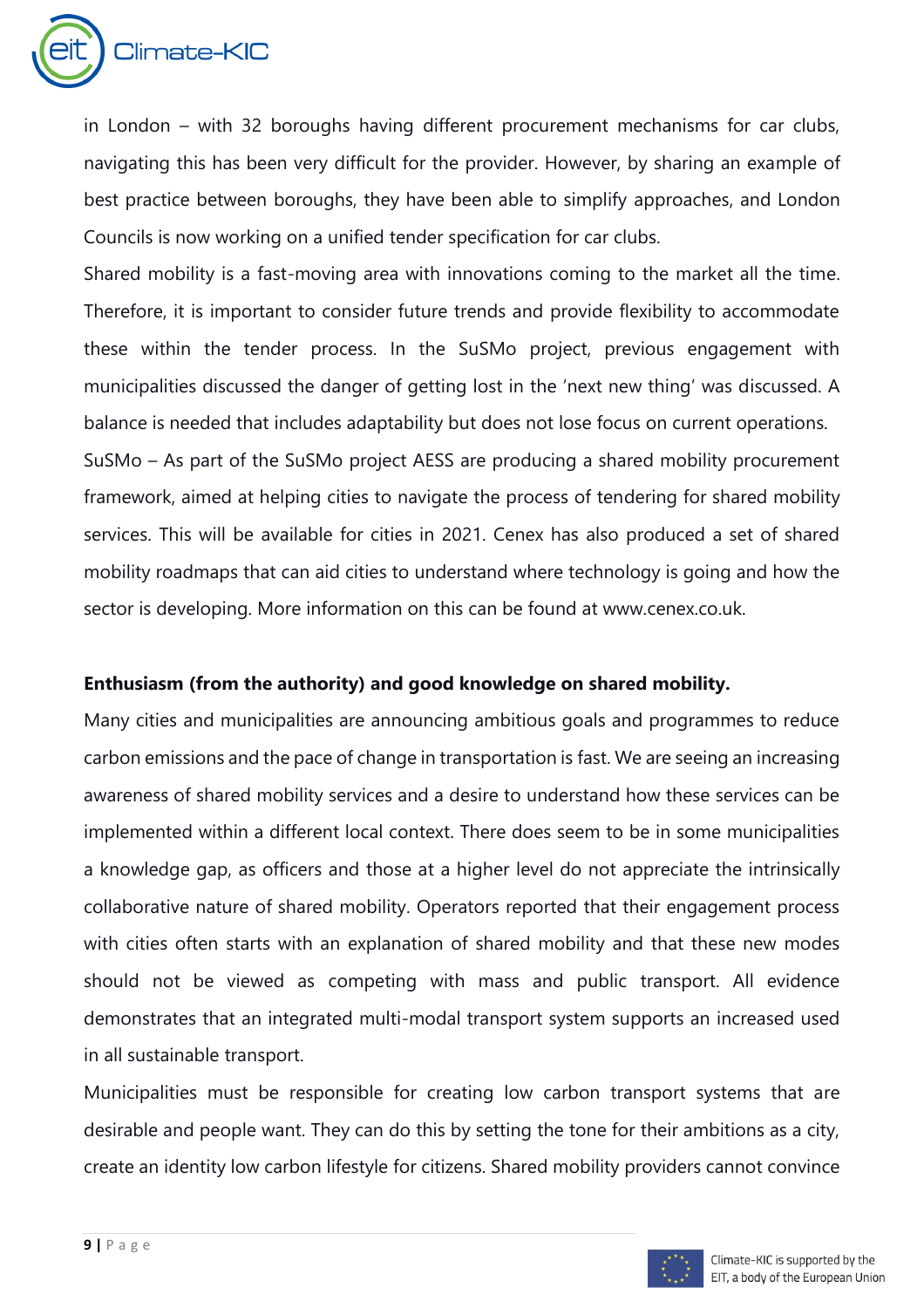

the public to use low carbon transport on their own. Municipalities can build a clear picture of what shared mobility will mean and look like both for the city but also the individuals. This can help residents to understand how shared mobility can fit their needs.

The SuSMo project workshops and dissemination will be able to promote shared mobility to more cities. The behaviour change research will aid cities to understand better how they can develop shared mobility.

#### **Evidence-based and comprehensive strategic thinking and policies.**

The use of evidence-based strategic thinking and policies impacts the development of good tender/procurement. Evidence-based planning is needed to prevent requirements from municipalities being unrealistic. Where cities undertake strategic planning before going forward with procurement then they have a better foundation to propose realistic policies for the implementation of shared mobility.

Requests for regular KPIs are helpful for private operators as this allows them to understand what the priorities for the service are. KPIs should be based on realistic requests for data and both parties must have a good understanding of what is measured. The work that T U Delft have undertaken as part of the SuSMo project has highlighted the lack of a unified framework for impact evaluation. They are developing a tool to aid cities to understand how best to measure the impacts of shared mobility. Further information on the tool will be available to cities in 2021.

#### **Clear rules and regulations in place at a local level.**

All providers stated that a regulated environment is better for operations and partnership working. They do not want to see a free for all approach as this is detrimental to providing a good service and a successful business model. However, there was some frustration around reports of enforcement not being sufficient. Therefore, those who were adhering to the rules were not seeing the expected benefits. The providers were clear that poor practice is damaging to all and should be addressed. Cities must be clear from the beginning how they will review and address any issues. For example, a plan should be in place with clear channels of communication for dealing with vandalism of vehicles. Whilst it may be the public who

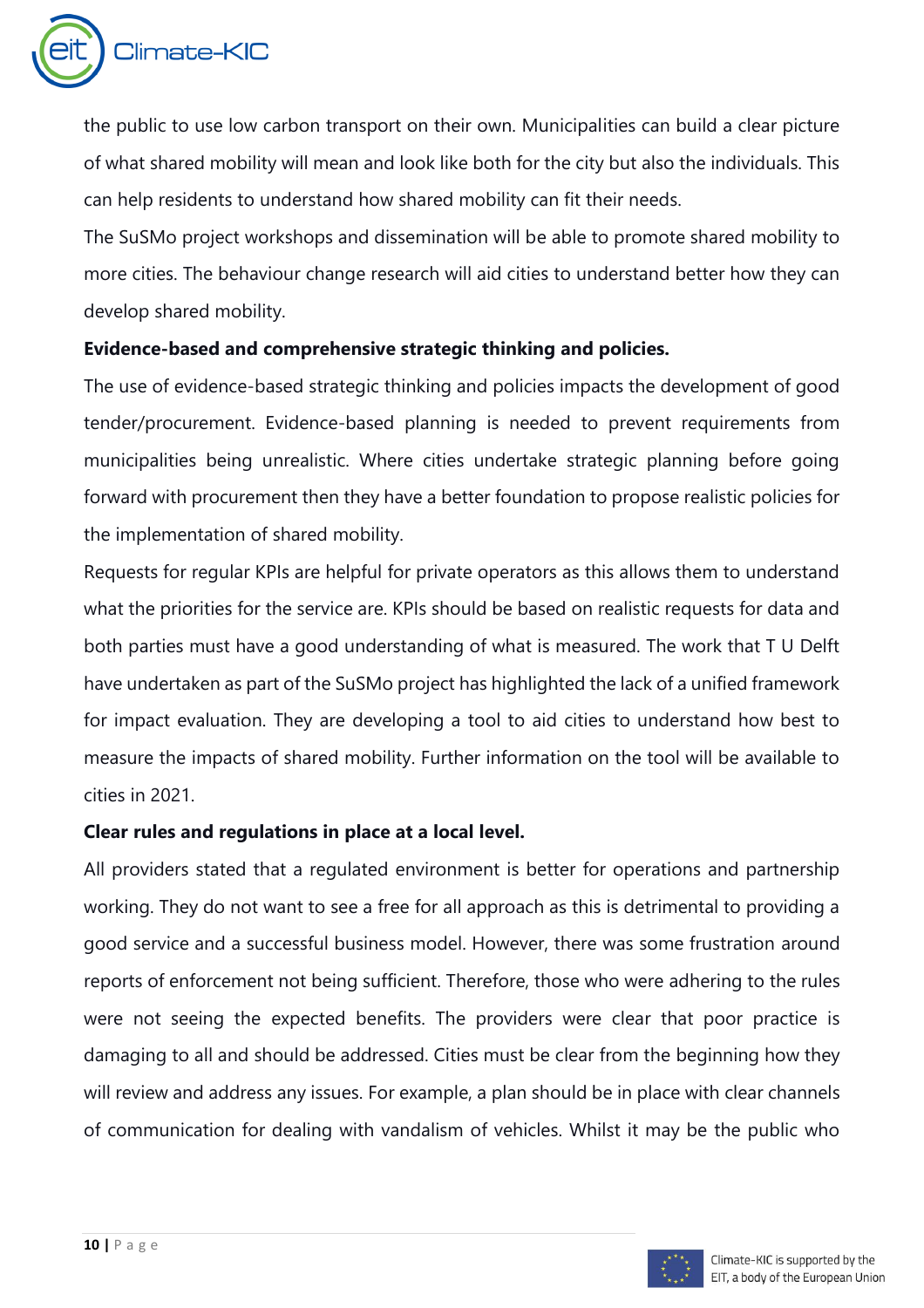

mistreat or misuse the vehicles, the city and providers must be quick to address any problems.

This should be addressed in the procurement phase with input on how enforcement is maintained for the length of the agreement.



*Figure 3 Output from the questionnaire: Impacts on partnership working*

**Other Factors** As part of the interviews and questionnaire, some other factors where identified that may have relevance to the development of shared mobility in a city. These aspects are less within the cities' and operators' control as part of partnership development but may affect the viability of service delivery.

- **High Population density and favourable demographics:** Feedback from the interviews was that population density and demographics are important for successful schemes and profitability. However, operators stated that if the municipality offered a good tender and had the right strategy and a cooperative attitude then they would still be keen to explore what was feasible, even in less dense areas with unfavourable demographics.

**Digital and physical connectivity to other modes of transport:** Good public transport and cycling/micromobility infrastructure in place makes a considerable difference to the ability for users to access shared mobility. It is recommended that cities should improve the physical infrastructure if they are keen on encouraging shared mobility. Digital connectivity

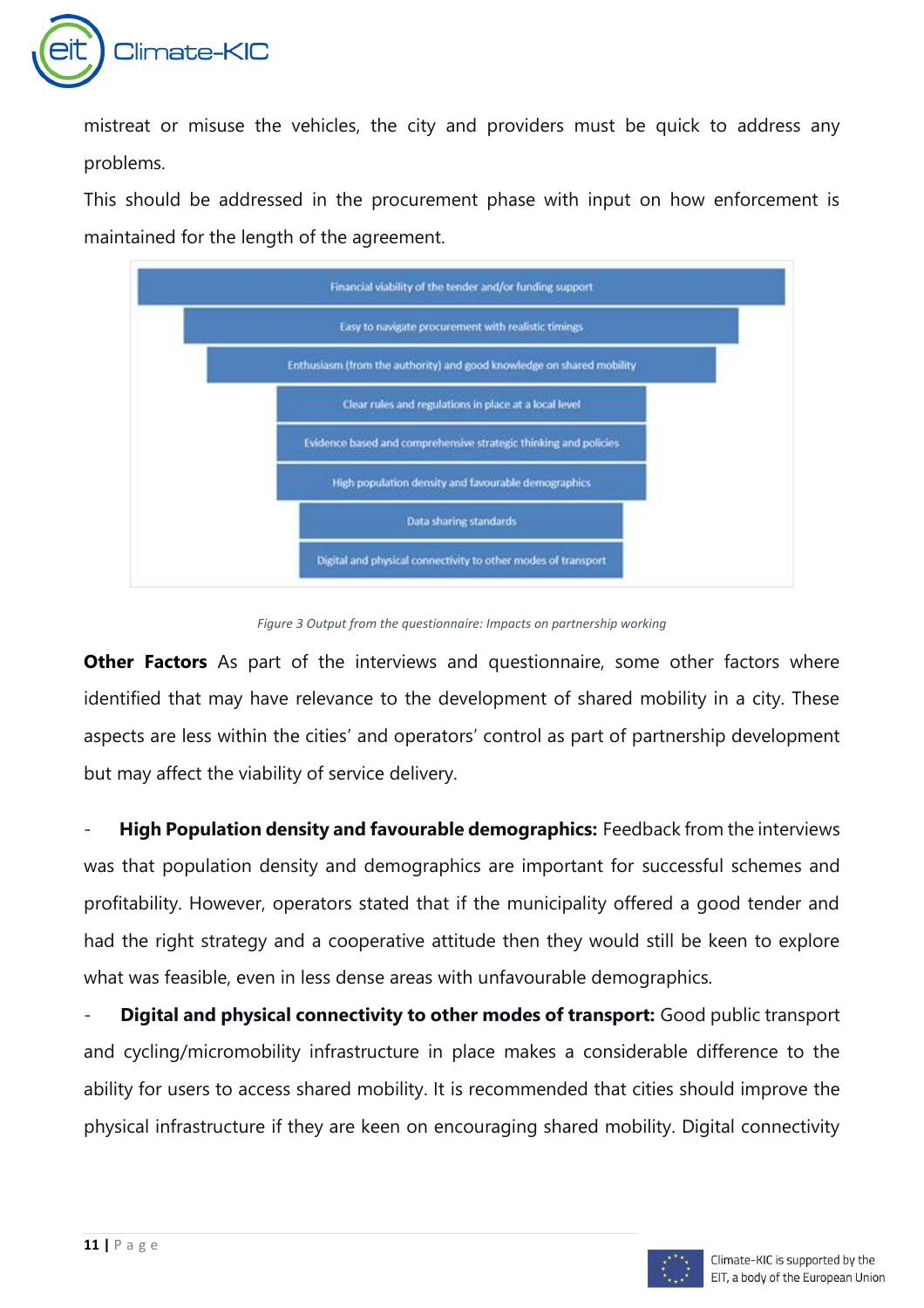

and access to online travel information, booking and journey planning should be explored for future strategy development – if not part of a SUMP already.

**The data sharing standards:** All operators we spoke to regarding data sharing are keen to see standards in place across countries and the EU. The private sector is keen to ensure the importance of GDPR and trust within the process.

## <span id="page-11-0"></span>**3.4 Recommendations for collaborative working**

- **Develop a sustainable transport vision for the city**
	- Present the benefits of an integrated transport system at all levels (decisionmakers, procurement, incumbent transport providers)
	- Operators share experiences and evidence on benefits of shared mobility, working collaboratively to disseminate to cities.
	- Use current data and evidence to understand how shared mobility can impact the city. Municipalities need private operators to share data to do this.
	- Review SUMP and strategies to check they are in line with current trends and innovations. Operators should share how they intend to innovate and development of their services.

### • **Procurement that works for both parties**

- Use procurement framework sand be clear about the timeline from the start.
- Talk to the market early.
- Shared experiences of successful tenders with reach out to other cities/operators to learn from their experiences.
- Define data sharing (content and mechanisms), Level of support (financial, communications, other), enforcement (both operators and users).

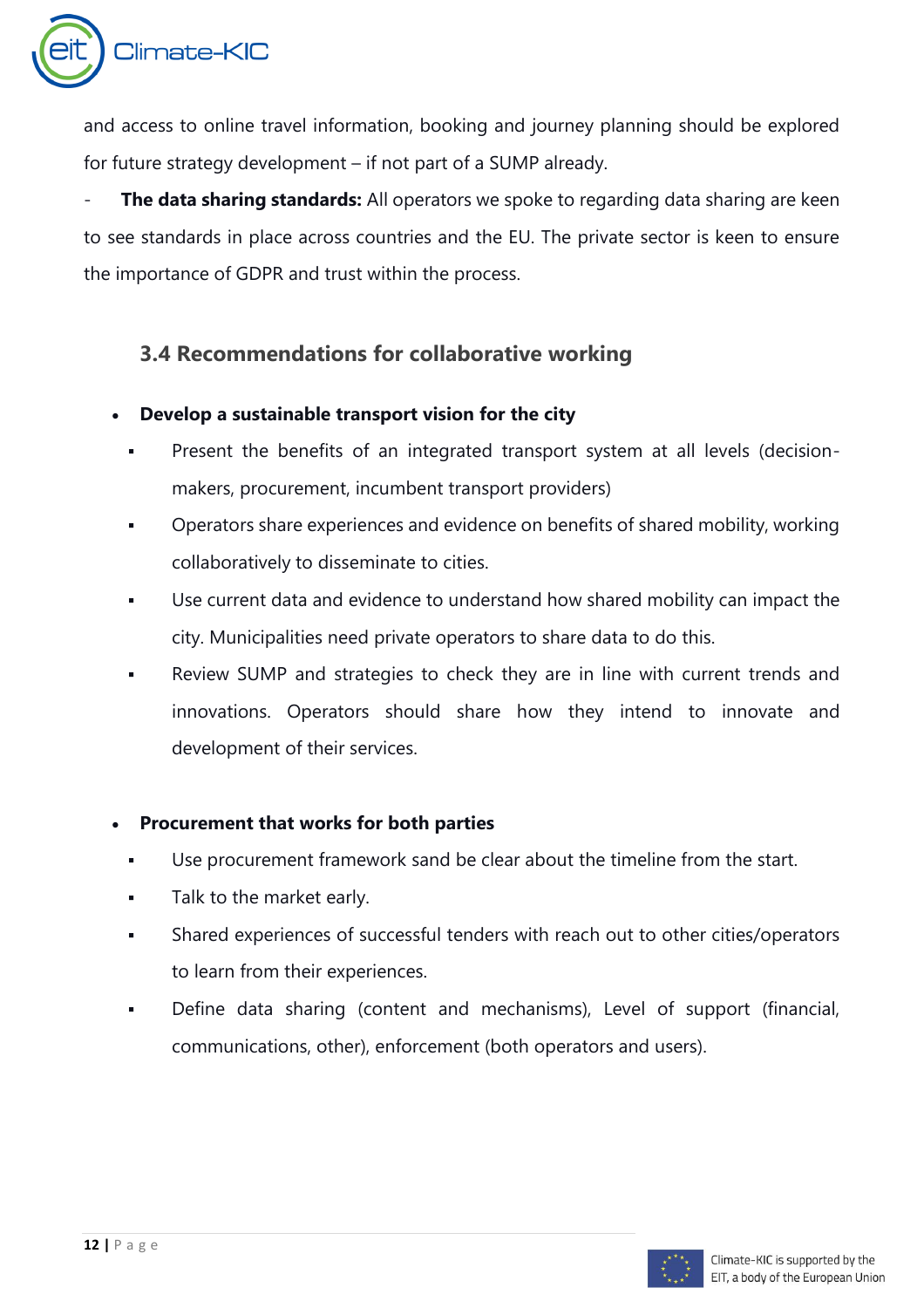

# <span id="page-12-0"></span>**4. Collaborative working private/public**

# **– car sharing in Stockholm**

During the autumn 2020 an evaluation of existing car-sharing schemes connected to property development in Stockholm was carried out as part of the SuSMo-project<sup>1</sup>. The aim was to map the existing schemes and evaluate how key stakeholders have experienced the implementation and development of the services. Specific focus in the case study has been the relationship between the City of Stockholm, property developers, property owners and the car-sharing operators.

When establishing car-sharing schemes in connection to property development, there are mainly three phases that are important to have in mind. Dividing the establishment into these three phases makes it easier to create a good understanding of the preconditions that affect the future service.

- 1. Early planning phase
- 2. Operational and user phase
- 3. Monitoring and evaluation of data phase



*Figure 4 Framework for the establishment of car-sharing schemes in connection to property developments.*

<sup>1</sup> Read more about the background to the study: Trivector, 2020. SuSMo\_Behaviour change Reporting 2020.

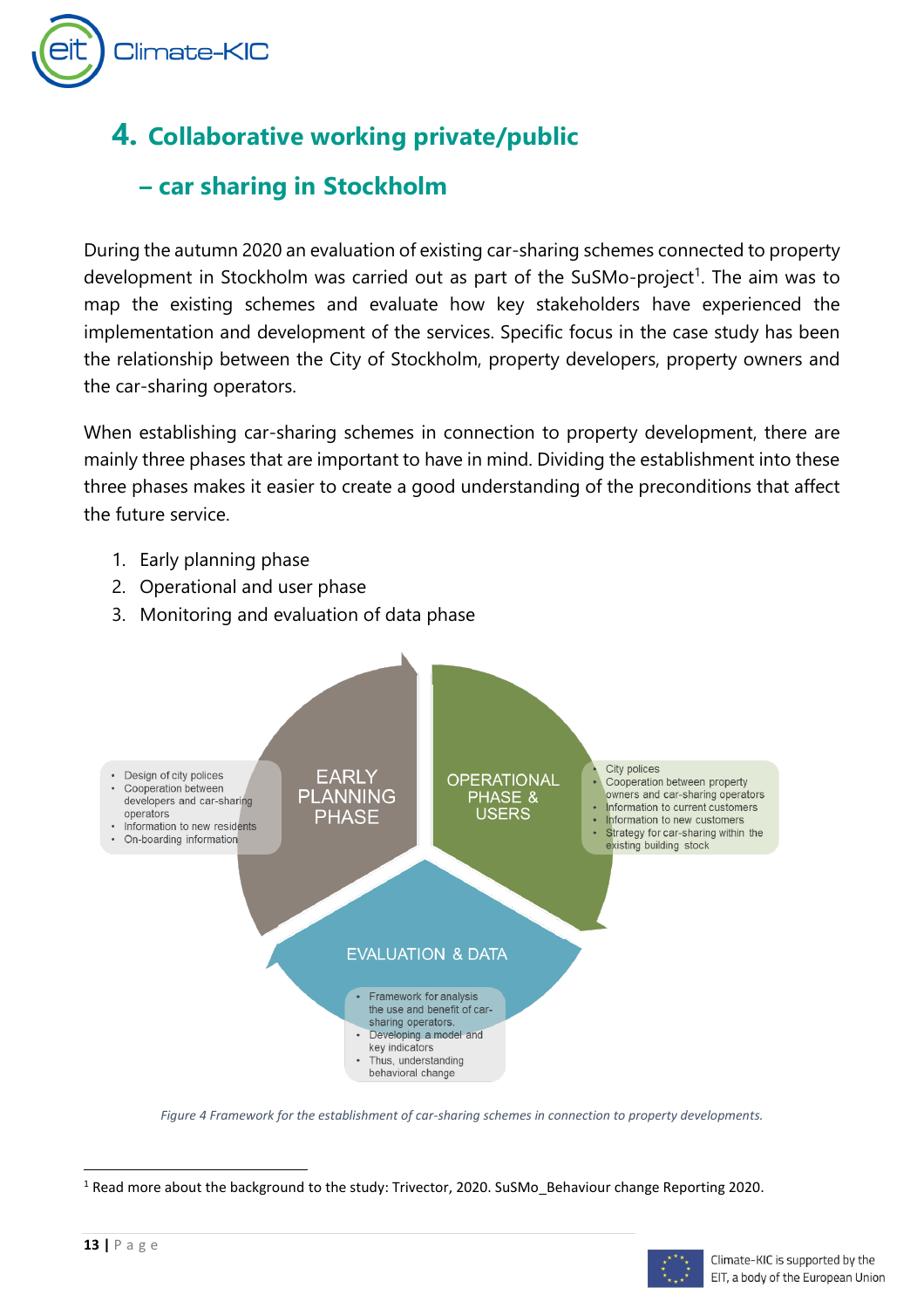

The result from the case study illustrates that the relationship between the stakeholders and the methods of collaboration are key aspects for developing successful car-sharing schemes in property development.

## **Lessoned learned and recommendations from the study in Stockholm**

### **Cooperation with developers, property owners and car-sharing operator**

A key learning from the early planning phase, when establishing a car-sharing services, is to involve car-sharing operators early in the process. In some projects the interest from the developer is less ambitious which also effects the possibilities to communicate the benefits of car-sharing, it might also lead to a missed opportunity to profile the project from a sustainability mobility perspective.

When the car-sharing service is in operation, the collaboration between the operator and the property owner is a key aspect. Often it is a tenant owner association-, municipal- or private property owner who takes over responsibility after the property developer and new ways of cooperation with the car-sharing operator must then be established.

Considering the results from the case study in Stockholm, three key recommendations are highlighted to develop the cooperation between private actors:

### **1. Develop the ways of collaboration between developers and car-sharing operators, as well as developing common communication tools.**

A key for a successful car-sharing connected to property development is to communicate in early phase to the new residents, already during construction phase. In this phase the developer and car-sharing operator need to develop an integrated platform for communicating with residents. Important activities are also to conduct on-boarding campaigns in order to profile the project from a sustainable mobility perspective and to inform about the possibilities to use shared vehicles.

### **2. Clear routines transferring responsibility of the car-sharing service from property developer to property owner.**

During the construction phase the developer is responsible for the communication and cooperation with the car-sharing operator. When the building is ready for the residents to move in the responsibility of the car sharing service is transferred from the developer to a property owner, in Sweden often to a tenant association. This association is often managed by the residents themselves with small or no experience of collaborating with car-sharing operators. In this context, the collaboration could be further strengthening and there is also a potential for developing support and guidelines for tenant associations on how to work with car-sharing services.

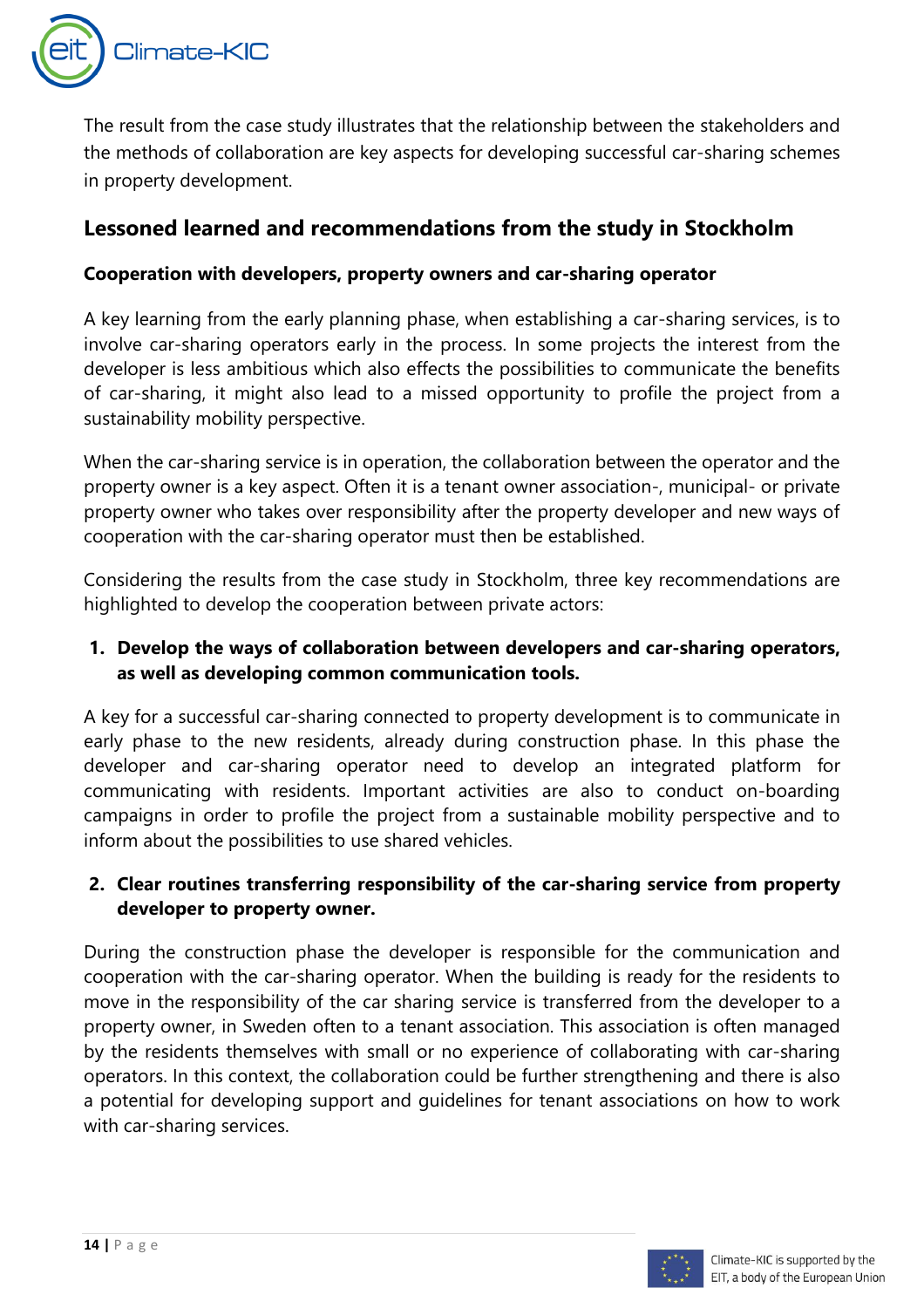

### **3. Property owners and car-sharing operators should find common tools for communicating to existing and potential customers.**

Currently some projects have a challenge to define which stakeholder that "owns" the right of communication to customers within a specific property. The property owner and carsharing service could develop better tool for communication to increase the usage of the carsharing services. In this context, many property developers are right now looking on how to implement digital platforms for communicating to potential new customers.

#### **The role of the city administration and further policy improvements**

The city of Stockholm has an important role to facilitate the process and to create a good collaboration between public and private actors. Considering the results from the case study in Stockholm, four key recommendations are addressed in order to improve city policy and collaborations models:

### **1. City administration, developers and car-sharing operators need to develop better partnership agreements.**

In order to find a solid base for the collaboration between the stakeholders there is a need to develop better partnerships agreements. That would help all stakeholder to define and clarify roles and responsibilities in the operational phase as well as securing long-term relationship among the involved actors.

### **2. A structed method for monitoring and evaluation of car-sharing projects.**

Without a regular monitoring of the extent of established car-sharing- or other vehicle services and how they are used, knowledge will never increase. The City administration should be responsible for developing a clear structure, which also will form the basis of which data the property owners and operators are required to share. With increased knowledge the agreements and requirements will be increasingly better.

### **3. Potential to improve cooperation between car-sharing providers and other mobility services providers**

The cooperation between car-sharing operators and other mobility service providers could be developed. Integrated planning of car-sharing and mobility services through mobility hubs could further enhance the complete offer on sustainable mobility solution and reduce the need of privately owned cars.

## **4. Adopt a strategy for shared mobility**